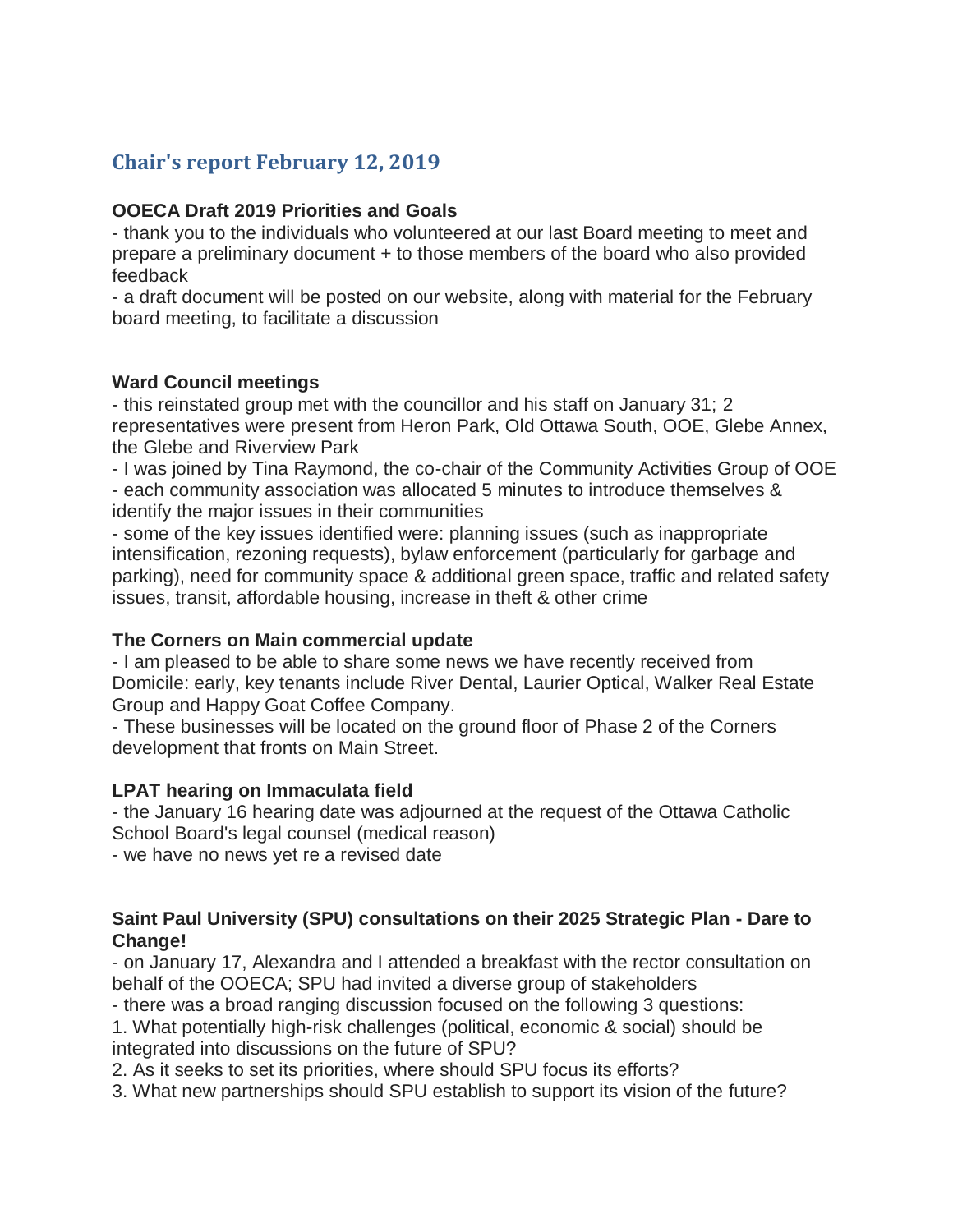- at the end of the session, I stayed for a tour, which included their aboriginal centre, their newly renovated library space & the social innovation centre

- note SPU intends to complete their inner court yard (with entrances from the cafeteria & aboriginal centre) next spring

## **Meeting with our local MPP, Joel Harden?**

- I chatted briefly with our MPP on the SPU tour; he indicated his willingness to meet with members of our CA

- our last meeting with our MPP, Yasir Naqvi, was to discuss our concerns with the lack of sound barriers on the Queensway in our community

- Yasir also joined us at one of our board meetings last year (in January) to discuss the changes from the Ontario Municipal Board appeal process to the Local Planning Appeal Tribunal system

- perhaps we could briefly discuss at our February board meeting the possible issues to raise with our MPP, as well as the best forum for such a conversation

#### **Collaborative Justice Program follow-up**

- Jaime and I received an update from the Restorative Justice Ottawa caseworker on January 23. I expect Jaime will speak to this at our board meeting

- briefly:
	- There has been engagement with the community members who were directly affected with physical damages that night. Through these interactions, the boys have been tasked with / requested to undertake a number of different things, including: financial compensation, snow removal this season, meaningful volunteer work to give back to the community and those in need
	- The boys are putting final touches on a number of individual letters, one of which could be circulated to the community as a whole (potentially through the Mainstreeter).
	- Amber has indicated that she would be willing to come to one of our board meetings to give an update on the case, answer any questions the audience has about the boys or what has happened to date in the way of reparative measures, and last but not least, to see about interest in a circle (a meeting with a small group of residents, the boys and Amber)

#### **Fairness in representation, standing committees**

- in response to my letter of January 8, in which I indicated our concern with the lack of representation of urban councillors on city standing committees, I received the following response from the mayor's office on January 24:

"Thank you for your e-mail and for sharing your concerns with my office. I have forwarded your comments along to Kiel Anderson, Manager for Policy & Tech Solutions in the Office of the City Clerk and Solicitor. Kiel and his team will ensure that these are included for consideration in this Term of Council's mid-term Governance Review, which is the next opportunity to review Council governance."

- this is the same response that was also sent to the presidents of the Glebe Community Association and the Heron Park Community Association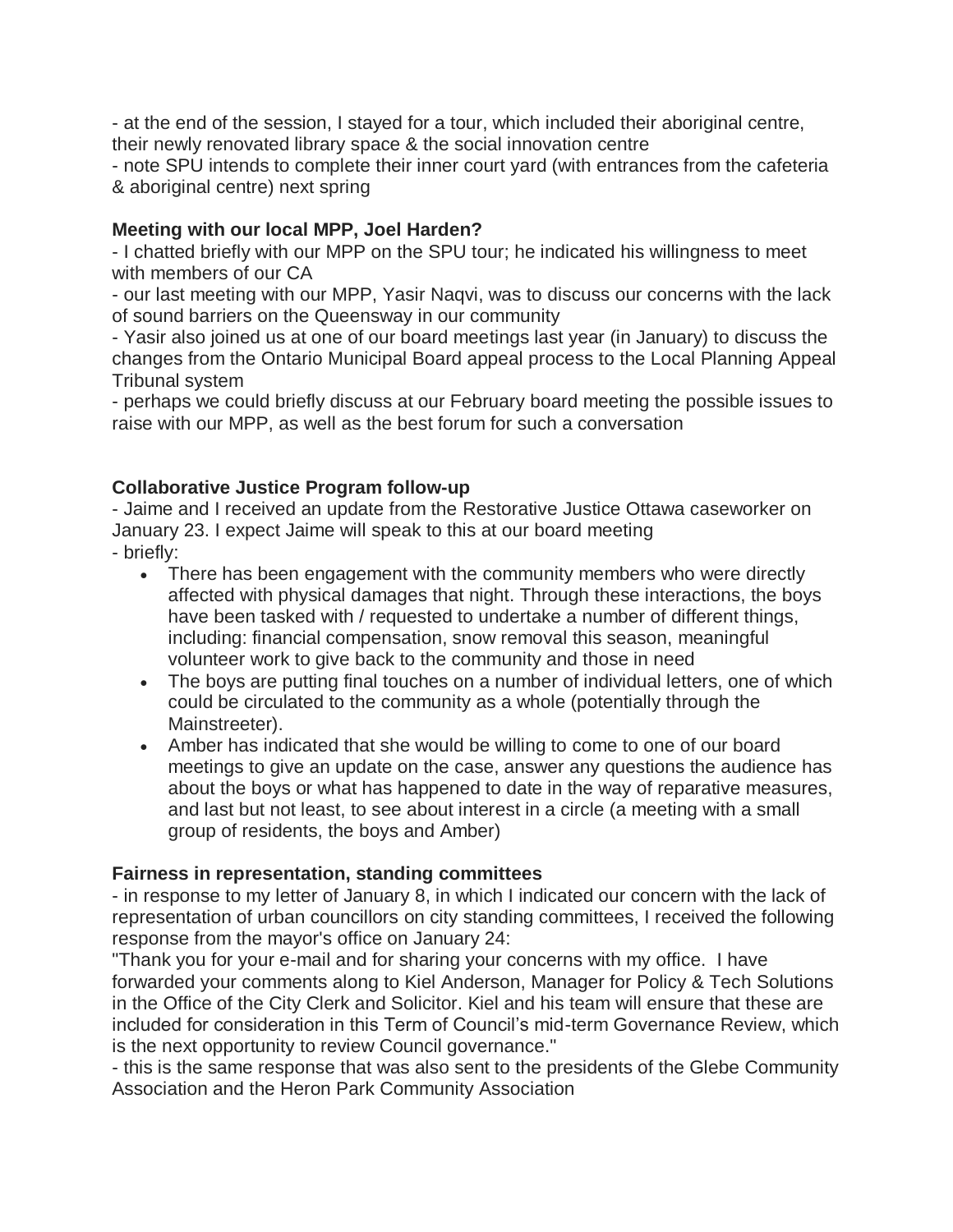## **Capital Ward Cup**

- the OOE Hosers won the coveted trophy (again) on Saturday, January 26 at Brantwood Park; the Hosers have now won six times vs the four wins by their archrivals the Old Ottawa South Moose

- The Glebe team played valiantly but was unable to defeat the Moose and Hoser powerhouses

- thank you to Councillor Shawn Menard and his staff for organizing and officiating

## **Running Old Ottawa East, story for Run Ottawa**

- in early January I was approached by Joseph Mathieu, who is writing a series of articles on the [Run Ottawa](https://www.runottawa.ca/run-new-edinburgh-a-beacon-of-support-for-marathon-runners)

blog

featuring Ottawa neighbourhoods, for his article on Old Ottawa East

- he is planning to discuss the new Main Street, the history of the neighbourhood, the new developments, the businesses, and the Rideau River Nature Trail. His specific request to me was to get a comment about how Ottawa Race Weekend impacts the area.

- I provided the following quote (+ some pictures of last year's race in our community, courtesy of John, & some info re running & biking routes in OOE):

"Most of the six races have routes that go through Old Ottawa East and we are delighted to welcome participants to our wonderful community. Residents look forward to Race Weekend for so many reasons: we have a chance to cheer on the participants, many of whom are our neighbours and friends; we get the opportunity to see world class runners up close; and we are inspired to become more active ourselves. And those Old Ottawa East residents who participate in Race Weekend often tell me how awesome it is that they can walk to the start line."

## **Upcoming consultations of possible interest**

Some dates for your calendars from our councillor's latest bi-weekly update:

- Wednesday, January 30 - South End Budget Consultation on from 6:15 pm to 8:00 pm at Ellwood Hall in the Jim Durrell Complex (1265 Walkley Road)

- Wednesday, February 13 - Budget Speak consultation focused on housing and transit, with the other urban councillors. This consultation will focus on housing and transit. It will be held on February 13 at City Hall from 6:00 pm to 8:00 pm. And another date:

- Wednesday, March 6 - Snow Forum - to be organized by the Councillor's office; details being finalized

## **Flora Footbridge**

- & also courtesy of our Councillor's update: the city has created a Flora Footbridge Newsletter that you can sign up for on the city's website